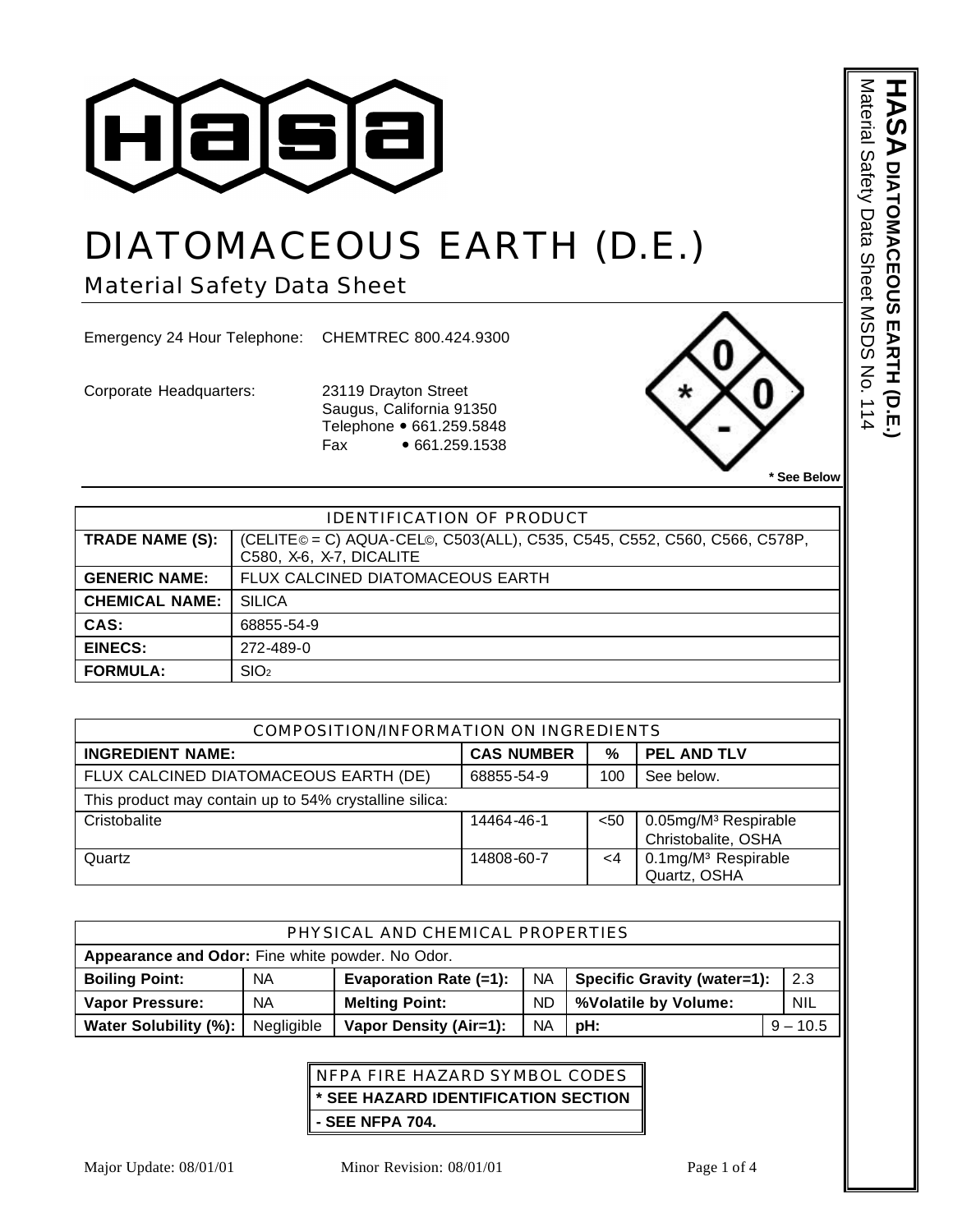| HAZARD IDENTIFICATION                                                                                                       |                                                                                                          |                                                                                                                                                                                        |  |
|-----------------------------------------------------------------------------------------------------------------------------|----------------------------------------------------------------------------------------------------------|----------------------------------------------------------------------------------------------------------------------------------------------------------------------------------------|--|
| Material<br><b>Summary:</b> This product contains Crystalline Silica (CS), which is considered a hazard by inhalation. IARC |                                                                                                          |                                                                                                                                                                                        |  |
|                                                                                                                             | has classified inhalation of CS as carcinogenic for humans (group 1). CS is listed by NTP as known human |                                                                                                                                                                                        |  |
|                                                                                                                             |                                                                                                          | carcinogen. Inhalation of CS is also a known cause of silicosis, a noncancerous lung disease.                                                                                          |  |
| <b>Medical conditions which</b>                                                                                             |                                                                                                          | Pre-existing upper respiratory and lung disease such as but not limited to                                                                                                             |  |
| may be aggravated:                                                                                                          |                                                                                                          | bronchitis, emphysema and asthma.                                                                                                                                                      |  |
| Target Organ(s):                                                                                                            | Lungs, Eyes                                                                                              |                                                                                                                                                                                        |  |
|                                                                                                                             | <b>Acute Health Effects:</b><br>Transitory upper respiratory or eye irritation.                          |                                                                                                                                                                                        |  |
| <b>Chronic Health Effects:</b><br>silicosis, a noncancerous lung disease caused by excessive exposure to                    |                                                                                                          | Inhalation of Crystalline Silica has been classified by IARC as carcinogenic<br>for humans (group 1). Inhalation of Crystalline Silica is also a known cause of<br>Crystalline Silica. |  |
| <b>Primary Entry Route(s):</b>                                                                                              |                                                                                                          | Inhalation. Dust contact with eyes.                                                                                                                                                    |  |
|                                                                                                                             |                                                                                                          |                                                                                                                                                                                        |  |
| $\mathsf{S}$<br><b>FIRST AID MEASURES</b>                                                                                   |                                                                                                          |                                                                                                                                                                                        |  |
| Inhalation:                                                                                                                 |                                                                                                          | Remove to fresh air. Drink water to clear throat and blow nose to evacuate dust.                                                                                                       |  |
| <b>Fyes</b>                                                                                                                 |                                                                                                          | Flush eves with large quantities of water. If irritation persists consult a physician                                                                                                  |  |

|                         | <b>FIRST AID MEASURES</b>                                                              |  |  |
|-------------------------|----------------------------------------------------------------------------------------|--|--|
|                         |                                                                                        |  |  |
| Inhalation:             | Remove to fresh air. Drink water to clear throat and blow nose to evacuate dust.       |  |  |
| Eyes:                   | Flush eyes with large quantities of water. If irritation persists consult a physician. |  |  |
| <b>Skin Contact:</b>    | <b>NA</b>                                                                              |  |  |
| <b>Skin Absorption:</b> | NA.                                                                                    |  |  |
| Ingestion:              | Not hazardous when ingested.                                                           |  |  |

| FIRE FIGHTING MEASURES                            |              |  |
|---------------------------------------------------|--------------|--|
| <b>Flash Point (Method):</b>                      | Nonflammable |  |
| NFPA Flammable/Combustible Liquid Classification: | <b>NA</b>    |  |
| Flammable Limits: LEL: NA UEL: NA                 |              |  |
| <b>Auto-ignition Temperature:</b>                 | <b>NA</b>    |  |
| <b>Extinguishing Media:</b>                       | <b>NA</b>    |  |
| <b>Unusual Fire or Explosion Hazards:</b>         | None         |  |
| <b>Special Fire-Fighting Procedures:</b>          | None         |  |
|                                                   |              |  |

| ACCIDENTAL RELEASE MEASURES |
|-----------------------------|
|                             |

**Procedure for Spill/Leak:** | Vacuum clean dust with equipment fitted with HEPA filter. Use a Dust Suppressant such as water if sweeping is necessary.

# HANDLING AND STORAGE

Minimize dust generation and accumulation. Avoid breathing dust. Avoid contact with eyes. Seal broken bags immediately. Continue to follow all MSDS/LABEL warnings when handling empty containers.

| EXPOSURE CONTROLS/PERSONAL PROTECTION                                           |                                                                                                                                                                                                                                                                                                               |  |  |
|---------------------------------------------------------------------------------|---------------------------------------------------------------------------------------------------------------------------------------------------------------------------------------------------------------------------------------------------------------------------------------------------------------|--|--|
| Goggles:                                                                        | Goggles or Safety Glasses with Sideshields are recommended.                                                                                                                                                                                                                                                   |  |  |
| Gloves:                                                                         | Not normally required.                                                                                                                                                                                                                                                                                        |  |  |
| <b>Respirator:</b>                                                              | < 10X PEL, Use an N95 Quarter or Half Mask Respirator;<br>< 50X PEL, Use a full face Respirator equipped with N95 Filters;<br>< 200X PEL, Use a powered air purifying Respirator (positive pressure) with N95 Filters;<br>< 200X PEL, Use a full face, Type C supplied air Respirator (continuous flow mode). |  |  |
| Ventilation:                                                                    | Use sufficient natural or mechanical ventilation to keep dust level below PEL.                                                                                                                                                                                                                                |  |  |
| Other: Special Considerations for repair/maintenance of contaminated equipment: |                                                                                                                                                                                                                                                                                                               |  |  |
| Insure proper respiratory protection.                                           |                                                                                                                                                                                                                                                                                                               |  |  |

HASA DIATONACEOUS EARTH (D.E.

**DIATOMACEOUS EARTH (D.E.)**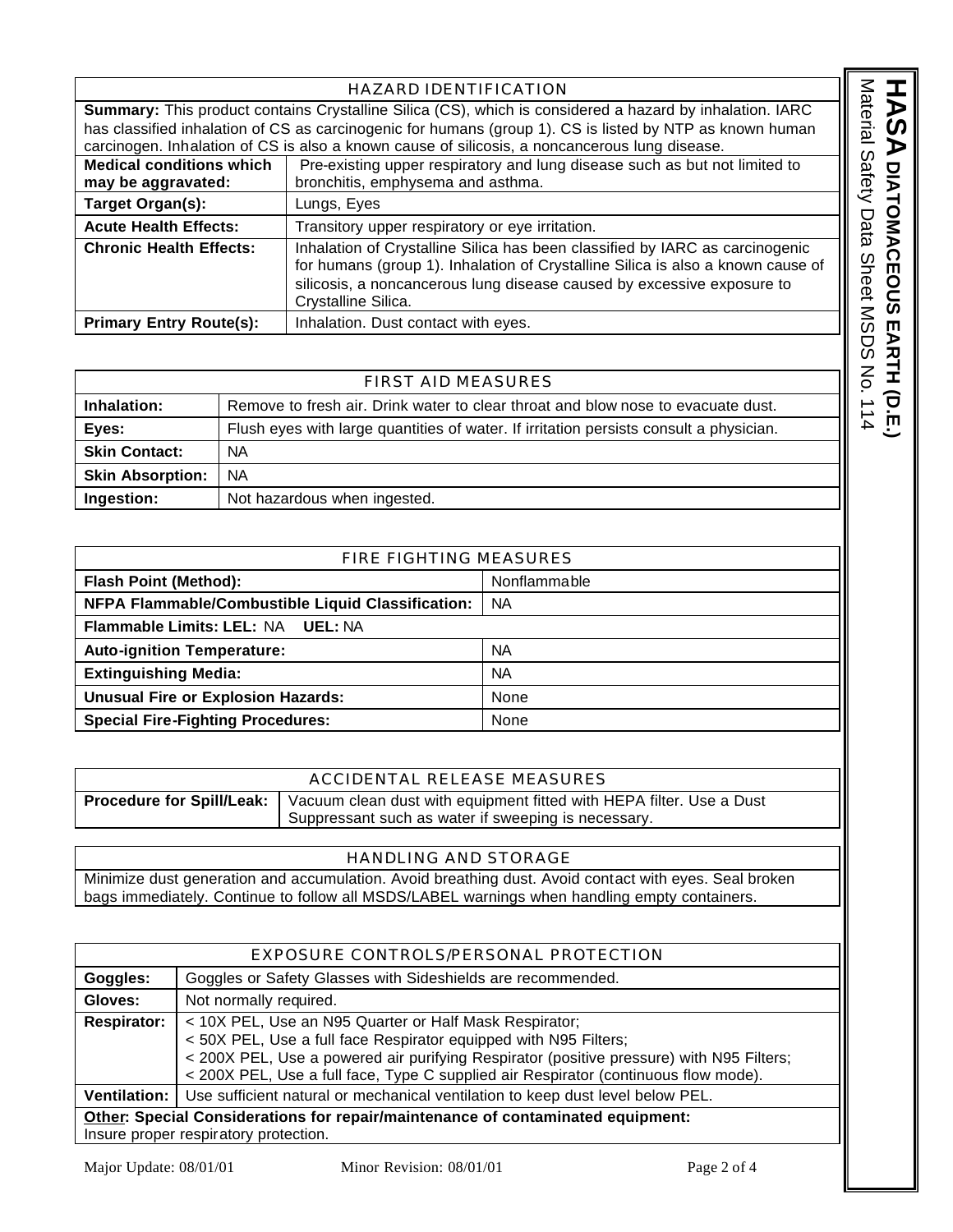#### STABILITY AND REACTIVITY

Material is stable.

**Chemical Incompatibilities:** HYDROFLUORIC ACID

HAZARDOUS POLYMERIZATION CANNOT OCCUR.

**Conditions to avoid:** None in designed use.

#### TOXICOLOGICAL INFORMATION

**Summary:** This product contains CYSTALLINE SILICA (CS), which is considered hazard by inhalation. IARC has classified CS as carcinogenic for humans (GROUP 1). CS is listed by NTP as a known human carcinogen. CS is also a known cause of Silicosis, a noncancerous ling disease.

# ECOLOGICAL INFORMATION

Generally considered chemically inert in the environment. Used material which has become contaminated may have significantly different characteristics based on the contaminant and should be evaluated accordingly.

# DISPOSAL CONSIDERATIONS

Waste is not hazardous as defined by RCRA (40 CFR 261). Other state and local regulations may vary. Consult local agencies as needed. Used material which has become contaminated may have significantly different characteristics based on the contaminants and should be evaluated accordingly.

| TRANSPORTATION INFORMATION                      |                                      |  |
|-------------------------------------------------|--------------------------------------|--|
| D.O.T. Proper Shipping Name:                    | Earth, Diatomaceous, crude or ground |  |
| <b>Hazard Classification:</b>                   | Not Classified.                      |  |
| <b>Reportable Quantities:</b>                   | Not Applicable.                      |  |
| UN (United Nations), NA (North America) Number: | Not Applicable.                      |  |

| REGULATORY INFORMATION            |                                                                     |  |
|-----------------------------------|---------------------------------------------------------------------|--|
| <b>OSHA Hazard Communications</b> | Material is considered hazardous. See HAZARD IDENTIFICATION         |  |
| Standard, 29 CFR 1910.1200:       | SECTION of this MSDS.                                               |  |
| <b>RCRA:</b>                      | This material is not defined as hazardous waste per 40 CFR 261.     |  |
| <b>TSCA:</b>                      | This material is listed in the TSCA inventory, and is not otherwise |  |
|                                   | regulated by TSCA SEC. 4,5,6,7 or 12.                               |  |
| <b>CERCLA:</b>                    | Material is not reportable under CERCLA. Local requirements may     |  |
|                                   | vary.                                                               |  |
| SARA:                             | 311/312 Hazard categories - immediate and delayed health. 313       |  |
|                                   | reportable ingredients - none.                                      |  |
| <b>California Proposition 65:</b> | This product contains chemicals known to the state of California to |  |
|                                   | cause cancer.                                                       |  |

| OTHER INFORMATION                              |                                                    |  |
|------------------------------------------------|----------------------------------------------------|--|
| <b>Storage Segregation Hazard Classes:</b>     | <b>NA</b>                                          |  |
| <b>Special Handling/Storage:</b>               | Repair all broken bags immediately.                |  |
| <b>Special Workplace Engineering Controls:</b> | Adequate ventilation to keep dust level below PEL. |  |

Material Safety Data Sheet MSDS No. 114 Material Safety Data Sheet MSDS No. 114 HASA DIATOMACEOLS EARTH (D.E. **DIATOMACEOUS EARTH (D.E.)**